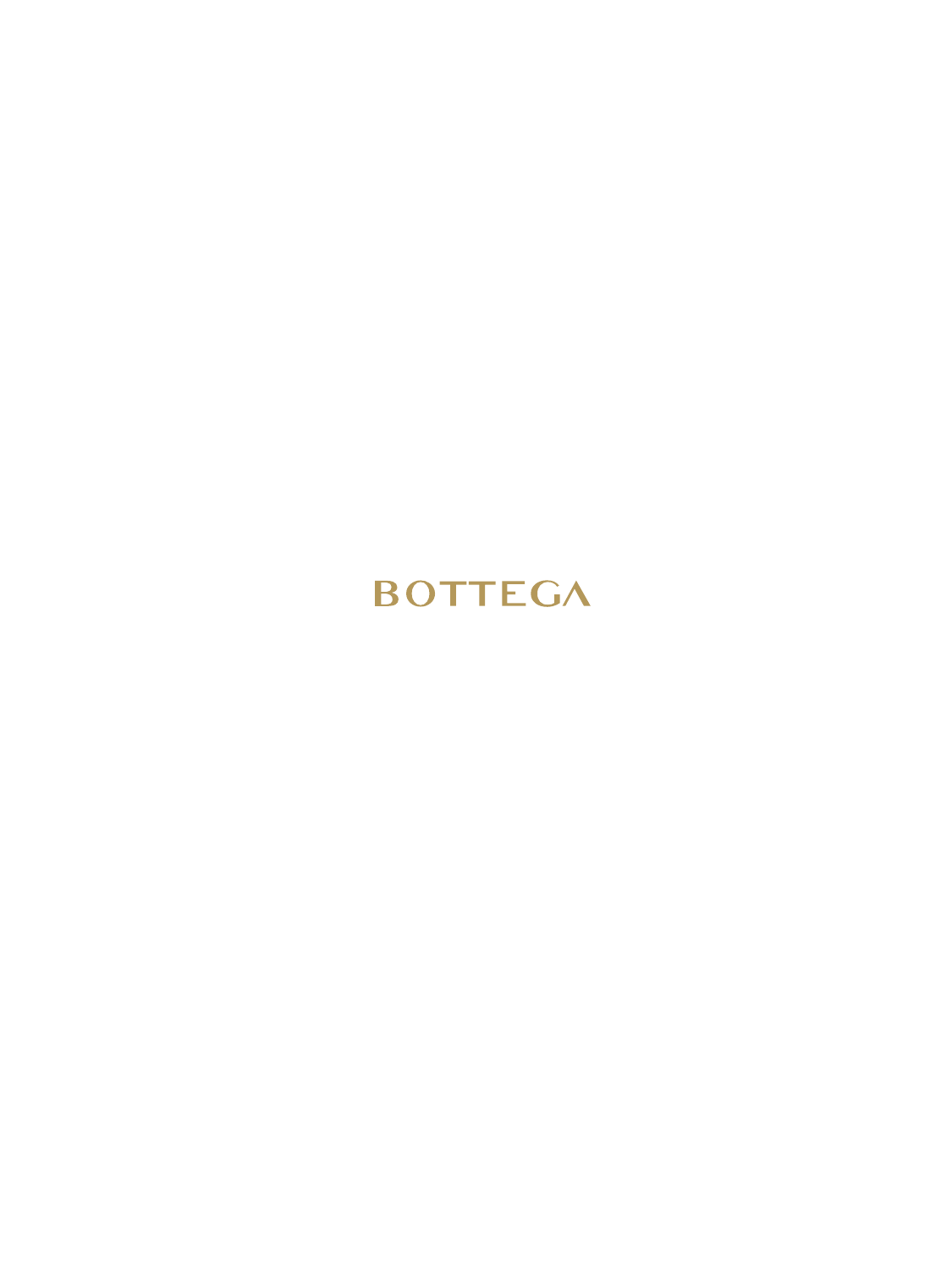## *dolce vita*

MONDAY – FRIDAY | 12PM – 5PM SATURDAY – SUNDAY | 12PM – 2.30PM | 3PM – 5PM

#### **RM250 PER SET**

CALIFORNIA RAISIN SCONE PLAIN BUTTER SCONE CLOTTED CREAM & JAMS CROQUE MONSIEUR CHICKEN LOAF AND CHEESE PIERINI STYLE ORGANIC EGGS FINGER SANDWICH SMOKED DUCK AND FOREST MUSHROOM SANDWICH SMOKED SALMON BAGEL AND SOUR CREAM STRAWBERRY BOUQUET RASPBERRY VANILLA MACARON HAZELNUT PRALINE EARL GREY ORANGE CHOCOLATE TART BERRIES LIME PISTACHIO OPERA EXOTIC MANGO SHORTCAKE

\*INCLUSIVE OF FRESHLY BERWED COFFEE AND FINEST TEA BY JING

#### **COFFEE BY ILLY**

CAPPUCCINO, CAFE LATTE, ESPRESSO, CAFFÈ AMERICANO, LONG BLACK, MACCHIATO

#### **TEA BY JING**

ENGLISH BREAKFAST, EARL GREY, JADE SWORD ORGANIC, ORGANIC WHOLE CHAMOMILE FLOWERS

\*ADD ON RM4 FOR PREMIUM TEA SELECTION

## *pair with bottega*

| prosecco spumante                     | GI ASS | BOTTLE |
|---------------------------------------|--------|--------|
| BOTTEGA GOLD DOC. VENETO. IT          | 78     | 358    |
| BOTTEGA ROSÉ GOLD, OLTREPÒ PAVESE, IT | 78     | 358    |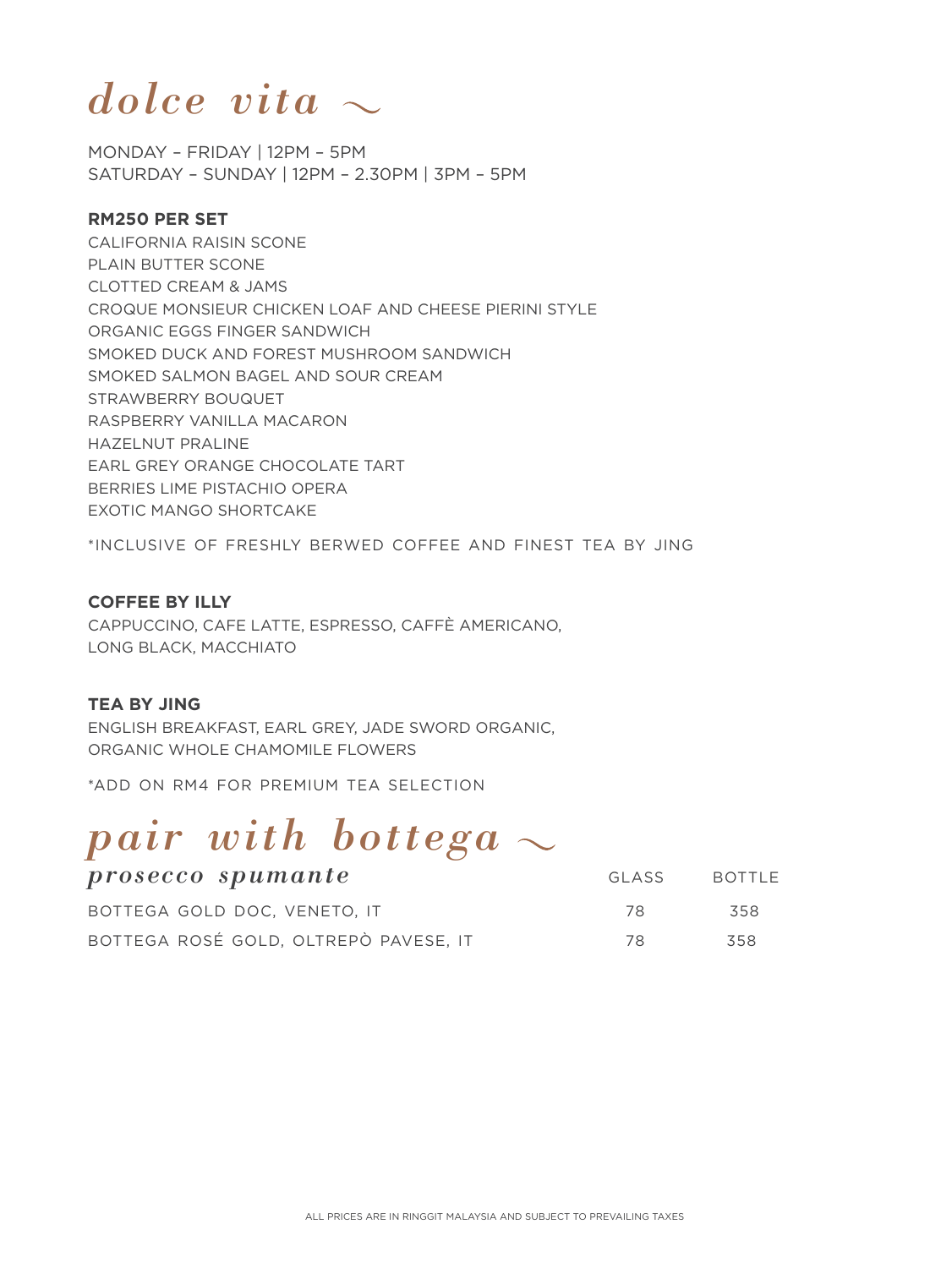# *light feast*

### *bar cicchetti*

| MARINATED KALAMATA OLIVES IN ORGANIC EVO. FRESH THYME        | 28. |
|--------------------------------------------------------------|-----|
| SUN-DRIED TOMATOES, ORGANIC EVO, CIABATTA BREAD              | 28  |
| MUSHROOM CONFIT, ORGANIC EVO, GARLICS, HERBS, CIABATTA BREAD | 28. |
| PARMESAN CHEESE, HONEY, WALNUTS                              | 28. |
| TOASTED ALMOND WITH SEA SALT                                 | 28. |

### *cicchetti caldi e freddi*

| PIERINI OF VENICE<br>Toasted white bread, sliced cheese, chicken loaf slice, croque monsieur style                         | 28 |
|----------------------------------------------------------------------------------------------------------------------------|----|
| AFFUMICATO D'ANATRA<br>Housemade smoked duck breast sliced, fine herbs, blackberry,<br>blueberry dressing, parmesan cheese | 28 |
| <b>GRANCHI FRITTI</b><br>Deep fried soft shell crab, garlic aioli                                                          | 48 |
| pizette                                                                                                                    |    |
| <b>MARGHERITA</b><br>Tomatoes, mozzarella cheese, basil, oregano                                                           | 23 |
| <b>FUNGHI</b><br>Tomatoes, mozzarella cheese, forest mushroom                                                              | 28 |
| dolci                                                                                                                      |    |
| <b>BOTTEGA BURNT CHEESECAKE</b><br>Fresh cream                                                                             | 25 |
| PINZA VENEZIANA<br>Sticky pudding, californian raisin, fig, fennelseed, chantilly cream                                    | 25 |
| <b>CARAMEL CHOCOLATE MOUSSE</b><br>Vanilla ice cream                                                                       | 28 |

*the platter*

DAILY | 12PM – 5PM

#### **RM38 PER PERSON**

CHEESE PLATTER Parmesan cheese, brie cheese, honey, walnuts, crackers, dried apricot

#### **RM38 PER PERSON**

PASTRY WHIMS Strawberry bouquet, earl grey orange chocolate tart, berries lime pistachio opera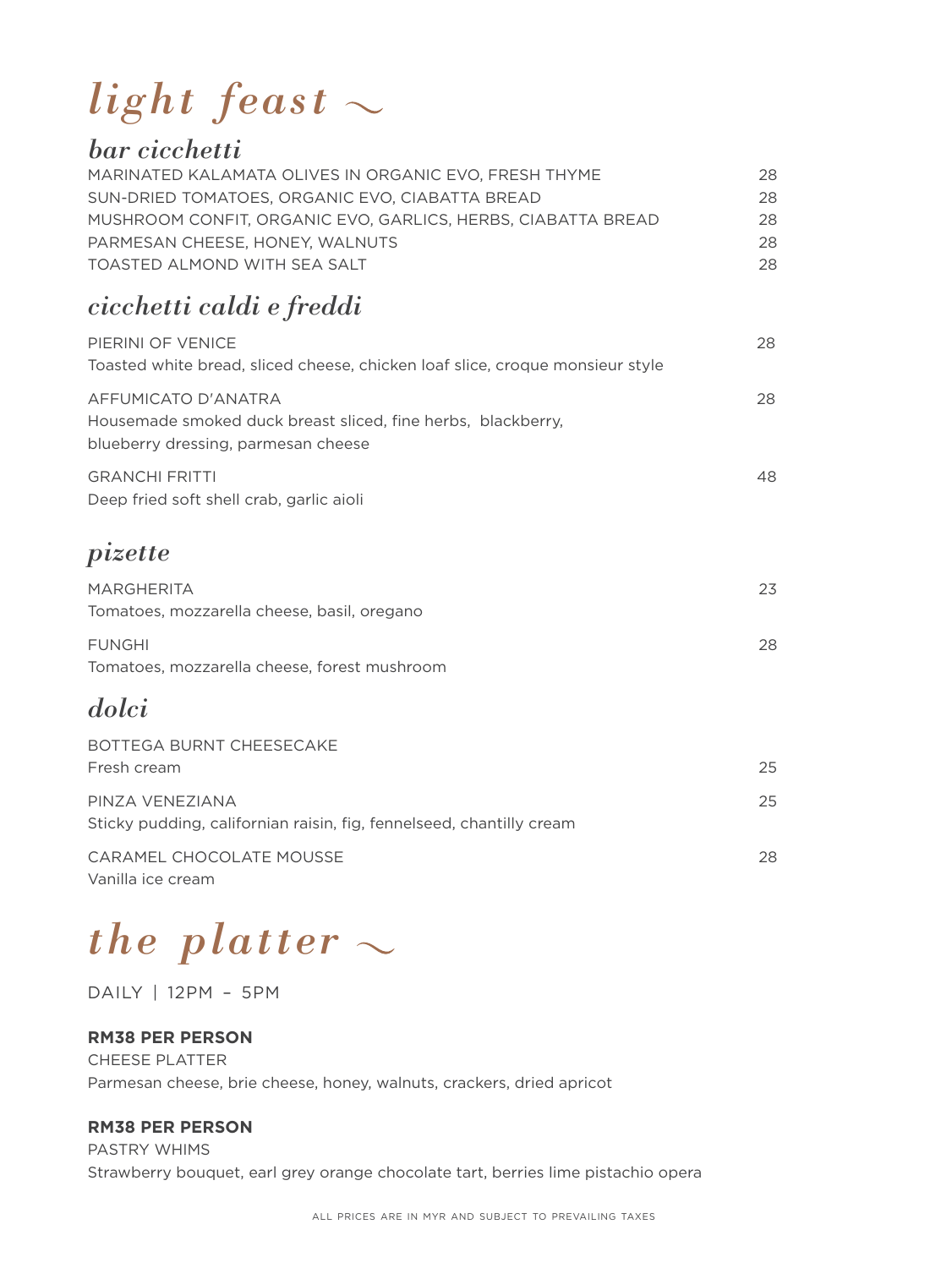# *finest tea selection by jing*

#### **CLASSIC AND HERB** │ **RM22**

### *english breakfast*

THE ULTIMATE SINGLE ORIGIN 'ENGLISH' BREAKFAST TEA, SATISFYING AND FULL-BODIED WITH HONEYED MALTY FLAVOUR. EXPERTLY BLENDED FROM SELECTED GARDENS IN ASSAM, INDIA, FOR A FORTIFYING AND MALTY BLACK TEA THAT IS PERFECT WITH OR WITHOUT MILK

#### *earl grey*

AN INVIGORATING BLACK TEA LIFTED BY FRESH AND EXUBERANT CITRUS. FOR SUPREME TEXTURE AND FLAVOUR, A TOUCH OF NATURAL BERGAMOT EXTRACT TEMPERS THE TEA'S INHERENT RICHNESS

#### *jade sword organic*

BURSTING WITH SWEET SPRING FLAVOUR, AND SELECTED FOR ITS SUCCULENT FRESH TASTE, THIS IS OUR INTRODUCTION TO EXCEPTIONAL GREEN TEA. A REFRESHING INFUSION WITH PLEASANT, SAPPY TOP NOTES AND CHARACTERFUL UMAMI DEPTH

### *organic whole chamomile flowers*

SOOTHING LATE-SUMMER CHAMOMILE BLOOMS WITH MELLOW, STRAW-LIKE COMPLEXITIES. WE SELECT ONLY THE BRIGHTEST WHOLE FLOWERS THAT HAVE BEEN DRIED SLOWLY TO RETAIN THEIR ESSENTIAL OILS, DELICATE FLAVOURS AND FLORAL AROMAS

### *whole peppermint leaves*

DEEP GREEN, WHOLE DRIED PEPPERMINT LEAVES OFFER AN INTENSELY REFRESHING INFUSION THAT EXUDES AN ENGAGING AND CLEANSING MENTHOL AROMA, WITH AN INVIGORATING, COOLING FINISH

### *blackcurrant & hibiscus*

A QUENCHING, VIVACIOUS BLEND OF JUICY BLACKCURRANTS AND DRIED ROSELLE HIBISCUS, ELICITING A BALANCED INFUSION WHICH IS NATURALLY BURSTING WITH BOLD FLAVOUR AND A GENTLE TARTNESS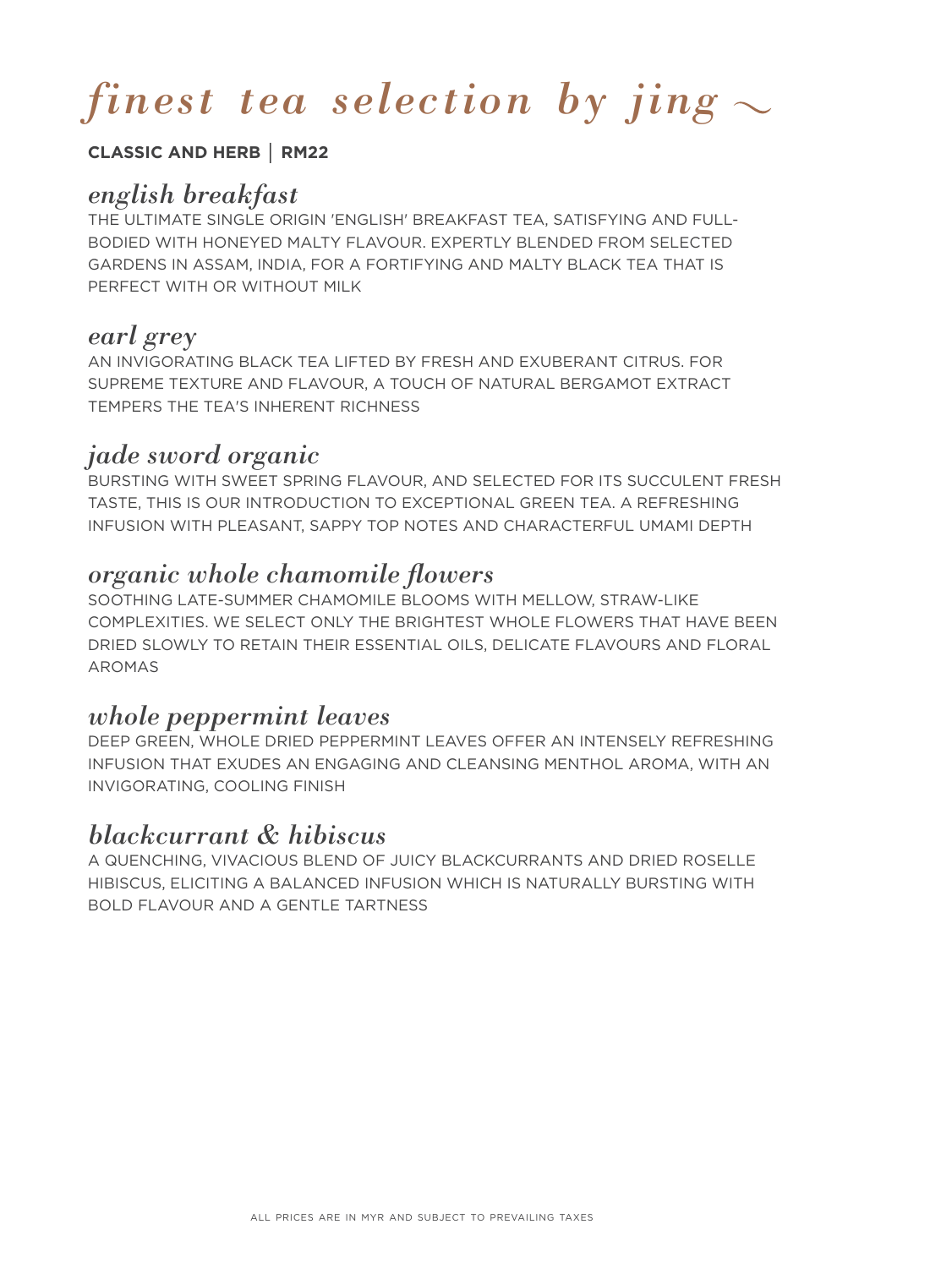#### **PREMIUM SELECTIONS** │ **RM26**

#### *japanese sencha*

MELLOW, SAPPY AND FULL OF SPRING LEAF FRESHNESS, THIS IS A CLASSIC JAPANESE GREEN TEA. EXPERTLY STEAMED AND ROLLED, THE VIBRANT, DEEP GREEN LEAVES OFFER A TEXTURED INFUSION WITH A CLASSICALLY VEGETAL, UMAMI FLAVOUR

#### *jasmine silver needle*

DELICATELY CRAFTED, OUR JASMINE SILVER NEEDLE USES THE SWEETEST, SPRING PICKED WHITE TEA BUDS. SCENTED WITH FRESH JASMINE FLOWERS, THE RESULT IS A SERENE INFUSION WITH NOTES OF HONEYED APPLE AND AN INTENSE JASMINE AROMA.

### *iron buddha*

STONE FRUIT NOTES LEAD TO BRIGHT, ORCHID AROMAS, WITH UNMISTAKABLE TEXTURE AND DEPTH OF FLAVOUR. MASTERFULLY HAND-ROLLED AND FIRED, THE LEAVES ELICIT A CREAMY AND REFRESHINGLY FLORAL INFUSION.

### *vintage imperial puerh*

MAJESTIC AND COMPLEX WITH HINTS OF FRAGRANT INCENSE WOODS, DRIED PLUM AND A CHOCOLATEY AFTERTASTE. WITH A FULL-BODIED, CAPTIVATING FLAVOUR, THIS FERMENTED TEA HAS A SIMILAR CHARACTER TO TRADITIONALLY AGED PUERH.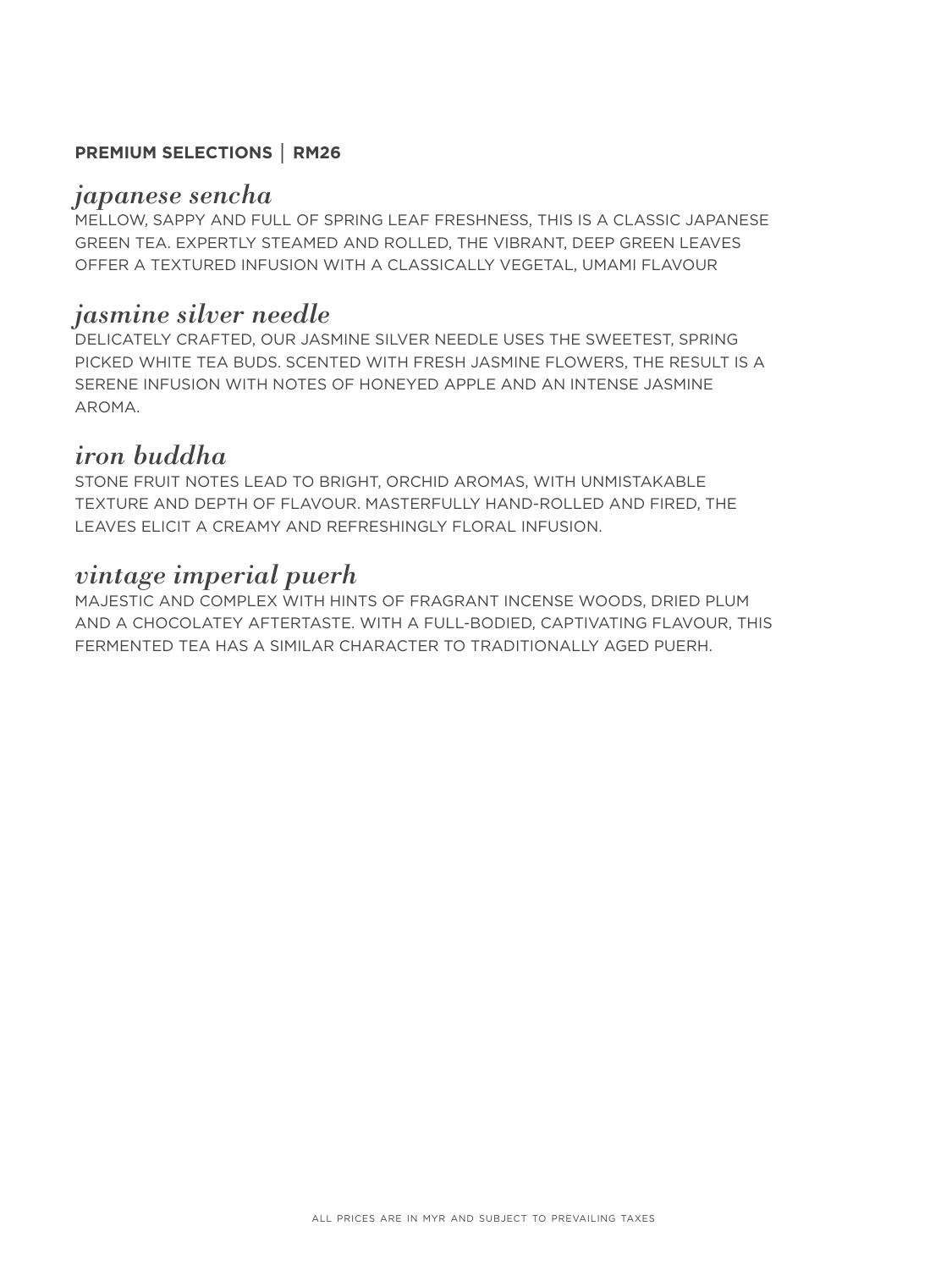## *beverages*

#### **WINE BY THE GLASS**

| prosecco spumante<br>BOTTEGA GOLD DOC VENETO, IT                          | GLASS<br>88 | <b>BOTTLE</b><br>428 |
|---------------------------------------------------------------------------|-------------|----------------------|
| BOTTEGA ROSÉ GOLD OLTREPÒ PAVESE, IT                                      | 88          | 428                  |
| white wine<br>BOTTEGA PINOT GRIGIO DELLE VENEZIE IGT<br>DELLE VENEZIE, IT | 42          | 208                  |
| red wine<br>BOTTEGA SANT'ANTIMO ROSSO DOC<br>SANT'ANTIMO. IT              | 48          | 228                  |
| DISCOVERY POINT MARTINBOROUGH<br>PINOT NOIR, CENTRAL OTAGO, NZ            | 58          | 288                  |

## *beers*

| bottled beer                |     |
|-----------------------------|-----|
| <b>TIGFR</b>                | 30. |
| <b>HEINEKEN</b>             | 36  |
| draught beer                |     |
| SUNTORY PREMIUM MALT'S      | 33  |
| SUNTORY PREMIUM MALT'S KURO | 38  |

## *cocktails bottega cocktails*

| pottega cocktails                                     |    |
|-------------------------------------------------------|----|
| SPRITZ VENEZIANO                                      | 88 |
| Aperol, Bottega Prosecco                              |    |
| <b>BOTTEGA BELLINI</b>                                | 88 |
| Bottega Prosecco, peach liquer                        |    |
| <b>NEGRONI</b>                                        | 58 |
| Bacur gin, Campari, sweet vermouth, orange bitters    |    |
| classic cocktails                                     |    |
| WHISKEY SOUR                                          | 53 |
| Maker's mark, angostura bitter, lime juice, egg white |    |
| OLD FASHIONED                                         | 53 |
| Maker's mark, orange bitters, brown sugar             |    |
| <b>CUCUMBER MARTINI</b>                               | 53 |
| Bacur gin, cucumber, lychee, mint leaves              |    |
| <b>ESPRESSO MARTINI</b>                               | 53 |
| Ketel one, kahlua, espresso                           |    |
| <b>MOSCOW MULE</b>                                    | 53 |
| Ketel one, ginger beer, lime juice, angostura bitter  |    |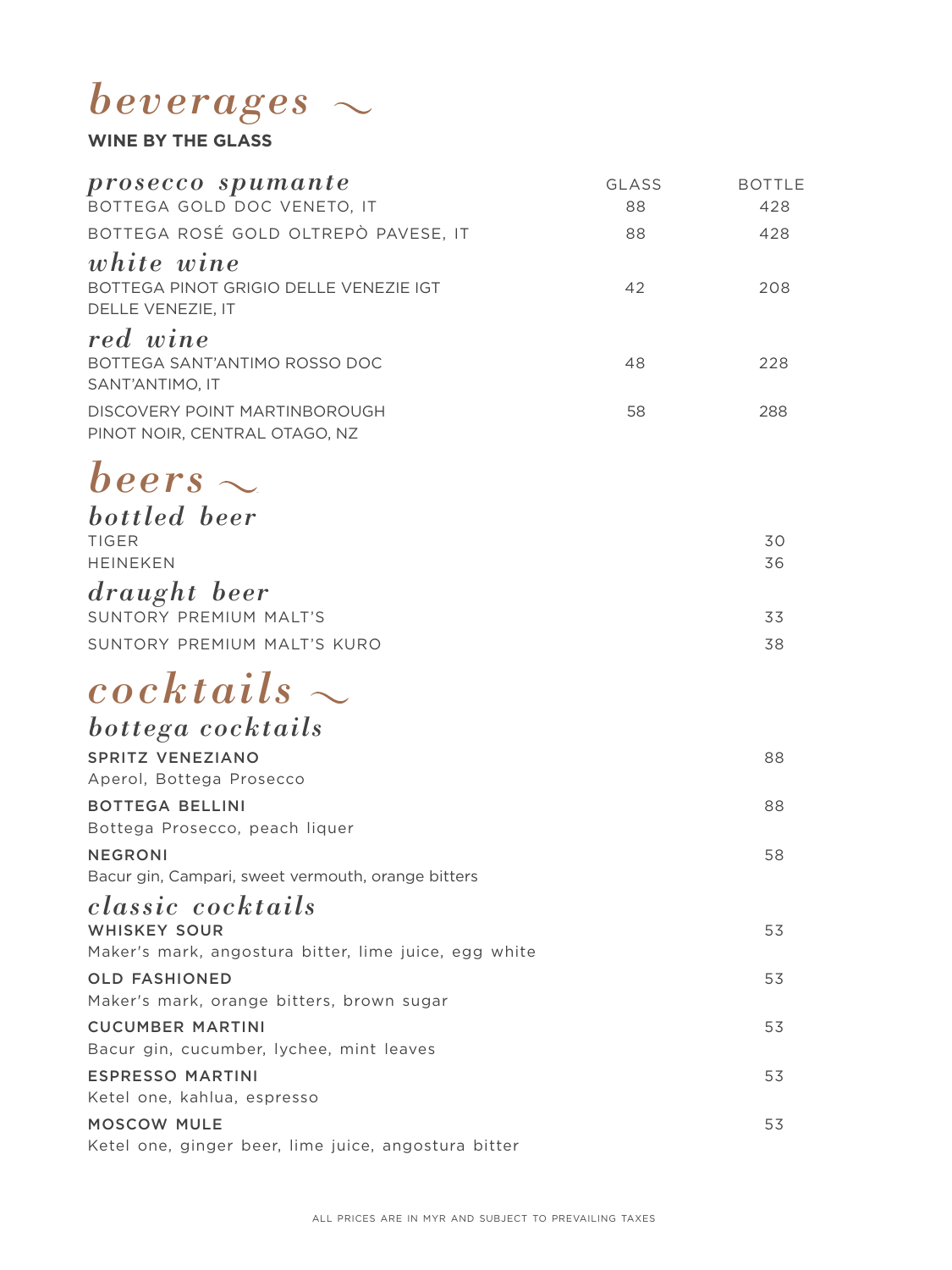*spirits*

| $g_{1n}$                         | GLASS | <b>BOTTLE</b> |
|----------------------------------|-------|---------------|
| BOTTEGA BACUR                    | 38    | 488           |
| <b>BOTANIST ISLY DRY</b>         | 43    | 668           |
| <b>HENDRICK'S</b>                | 53    | 698           |
| MONKEY 47                        | 58    | 780           |
| $\boldsymbol{v}$ odka            |       |               |
| KETEL ONE                        | 38    | 568           |
| <b>GREY GOOSE</b>                | 48    | 688           |
| rum                              |       |               |
| <b>BACARDI SUPERIOR</b>          | 33    | 488           |
| CAPTAIN MORGAN GOLD              | 33    | 488           |
| blended whisky                   |       |               |
| CHIVAS REGAL 18                  | 63    | 888           |
| ROYAL SALUTE                     | 80    |               |
| JOHNNIE WALKER BLUE              | 108   | 1,588         |
| single malt                      |       |               |
| <b>GLENMORANGIE THE ORIGINAL</b> | 38    | 568           |
| <b>KAVALAN</b>                   | 68    | 988           |
| MACALLAN 18 YRS                  | 148   | 2,188         |
| cognac                           |       |               |
| MARTELL VSOP                     | 48    | 638           |
| MARTELL CORDON BLEU              | 108   | 1,588         |